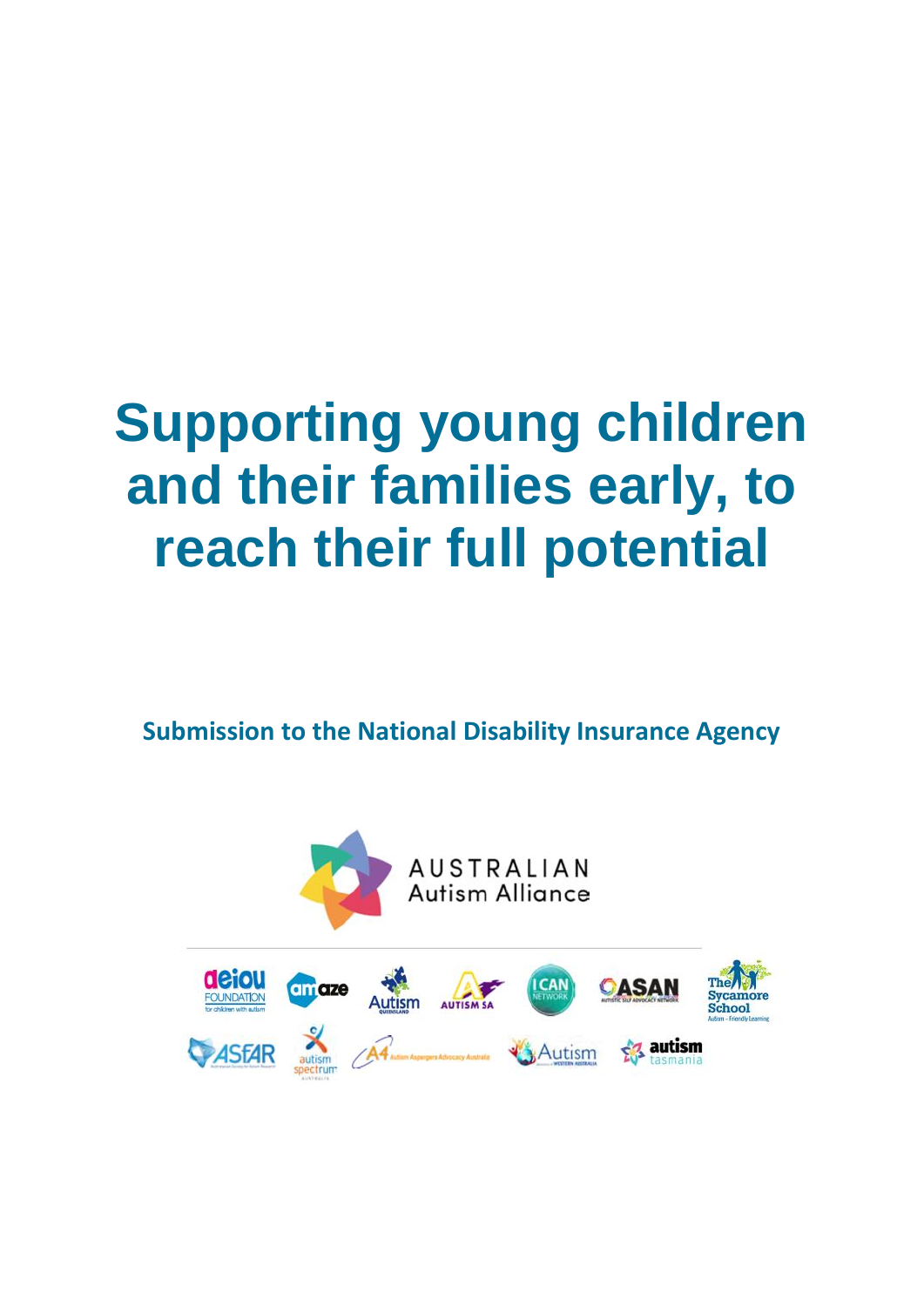# **About the Australian Autism Alliance**

The Australian Autism Alliance (the Alliance) is a coalition of 12 autism organisations around Australia that represent autistic people, their parents and carers, service providers and researchers who aim to realise the potential of autistic Australians. Our substantial national footprint:

- Reaches over 170,000 people through our communication channels
- Employs over 3,000 staff
- Employs, or provide pathways to employment, for over 350 autistic adults
- Contributes to the Australian economy by generating and delivering an estimated \$200m of supports and services
- Builds capacity of the broader community through training and advisory services for over 60,000 people per year
- Covers nearly all of Australia
- Has significant national and international linkages for advocacy, research and service delivery
- Provides direct support to over 30,000 autistic people across the lifespan from early childhood to adulthood
- Operates 230 service outlets across Australia.

# **About Autism**

Autism Spectrum Disorder (or ASD) is a neurodevelopmental condition. Autism is not a disease. People are born autistic. It is a lifelong condition and there is no cure, but the way it affects people may change over time as a person grows and matures. Every autistic individual is different.

Autism frequently co-occurs with other conditions including other neurodevelopment conditions (e.g. ADHD, Dyslexia) and Intellectual Disability. There is a high rate of mental ill-health among the autistic population.

#### **Autism and the NDIS**

31% of NDIS participants have a primary autism diagnosis and an additional 5% of participants have autism as a secondary disability.<sup>1</sup> In the younger age groups 65% of participants aged 7-14 years and 54% of those aged 15-18 years are autistic.

# **For further information**

The Alliance stands ready to assist the National Disability Insurance Agency (NDIA) to continually improve the NDIS for autistic participants. Alliance Co-Chairs Paul Micallef and Fiona Sharkie can be contacted a[t chair@australianautismalliance.org.au](mailto:chair@australianautismalliance.org.au) to discuss this submission.

<sup>1</sup> NDIA, 2019. *Outcomes for participants with ASD*. Available at: [https://data.ndis.gov.au/reports-and-analyses/outcomes](https://data.ndis.gov.au/reports-and-analyses/outcomes-participants-autism-spectrum-disorder)[participants-autism-spectrum-disorder](https://data.ndis.gov.au/reports-and-analyses/outcomes-participants-autism-spectrum-disorder)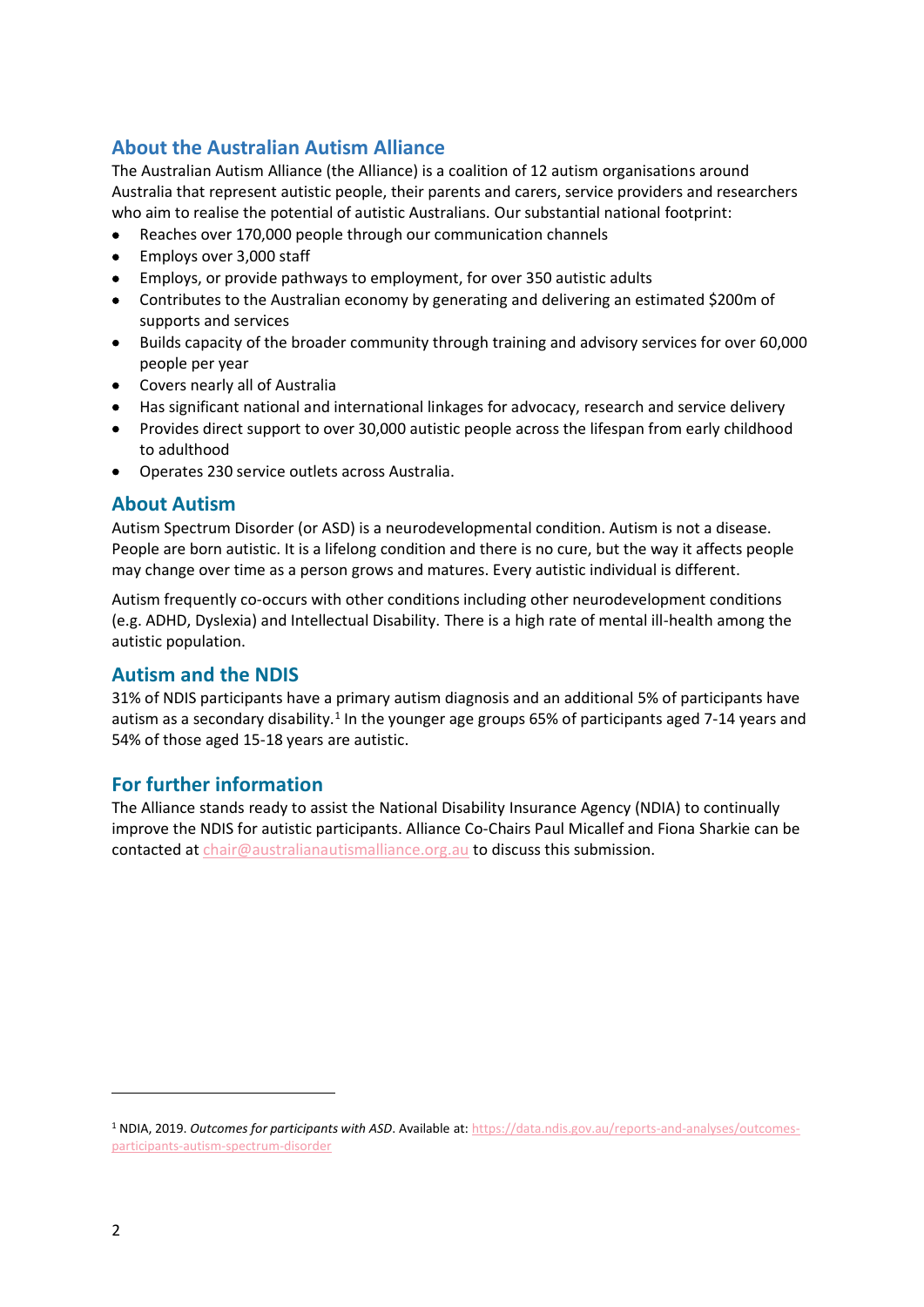# **Summary of recommendations**

#### **The Early Childhood Approach ought to enable autism diagnosis**

**1.** Require Early Childhood Partners to screen for signs of autism in children, and where appropriate, connect and support families through the diagnostic process.

#### **Overreliance on functional assessments is dangerous**

- **2.** De-couple assessment results from determination of plan budgets, which should instead be driven by goals, aspirations and support needs.
- **3.** Make use of contemporary functional assessments obtained externally (provided they comply with the National Guideline) rather than requiring families to go through a repeat process with the Early Childhood Partner.
- **4.** Upskill the ECP workforce to ensure those conducting functional assessments meet the skills and experience requirements set out in the National Guidelines for the Assessment and Diagnosis of Autism Spectrum Disorders in Australia.
- **5.** Provide a complaints and review process that enables scrutiny of assessments, including an avenue to the Administrative Appeals Tribunal.

# **Short Term Early Intervention does not replace the need for comprehensive autism-informed support**

**6.** Ensure Short Term Early Intervention access is strictly limited to children who do not meet the section 25 entry thresholds for the Scheme. STEI must not be used in favour of individualised supports for autistic children.

#### **Children with developmental delay are at risk of falling through the cracks**

- **7.** Amend section 9 of the NDIS Act (2013) and update the Early Childhood Operational Guidelines to reflect a broader definition of developmental delay by inserting *'social and interpersonal relationships'* as an area of major life activity.
- **8.** Ensure children who have entered the Scheme via Section 25 are not inadvertently exited when they turn seven, after which they exceed the age cap applied to developmental delay.

#### **Deferring section 24 entry to the scheme is unreasonable for some**

**9.** Retain the capacity to provide access to the NDIS through section 24 for autistic children with high or complex needs who meet the existing legal thresholds, circumventing the duplicative process outlined in the proposed Early Childhood Approach.

#### **The Early Childhood Approach needs to be deeply connected to mainstream participation**

**10.** Recognise and reward Early Childhood Partners for making lasting connections into mainstream and community supports for children in the Early Childhood Approach.

#### **We need to move away from the all or nothing approach to the NDIS**

**11.** Reframe goal achievement as a trigger for raising expectations about what a child can achieve rather than as a trigger for Scheme exit.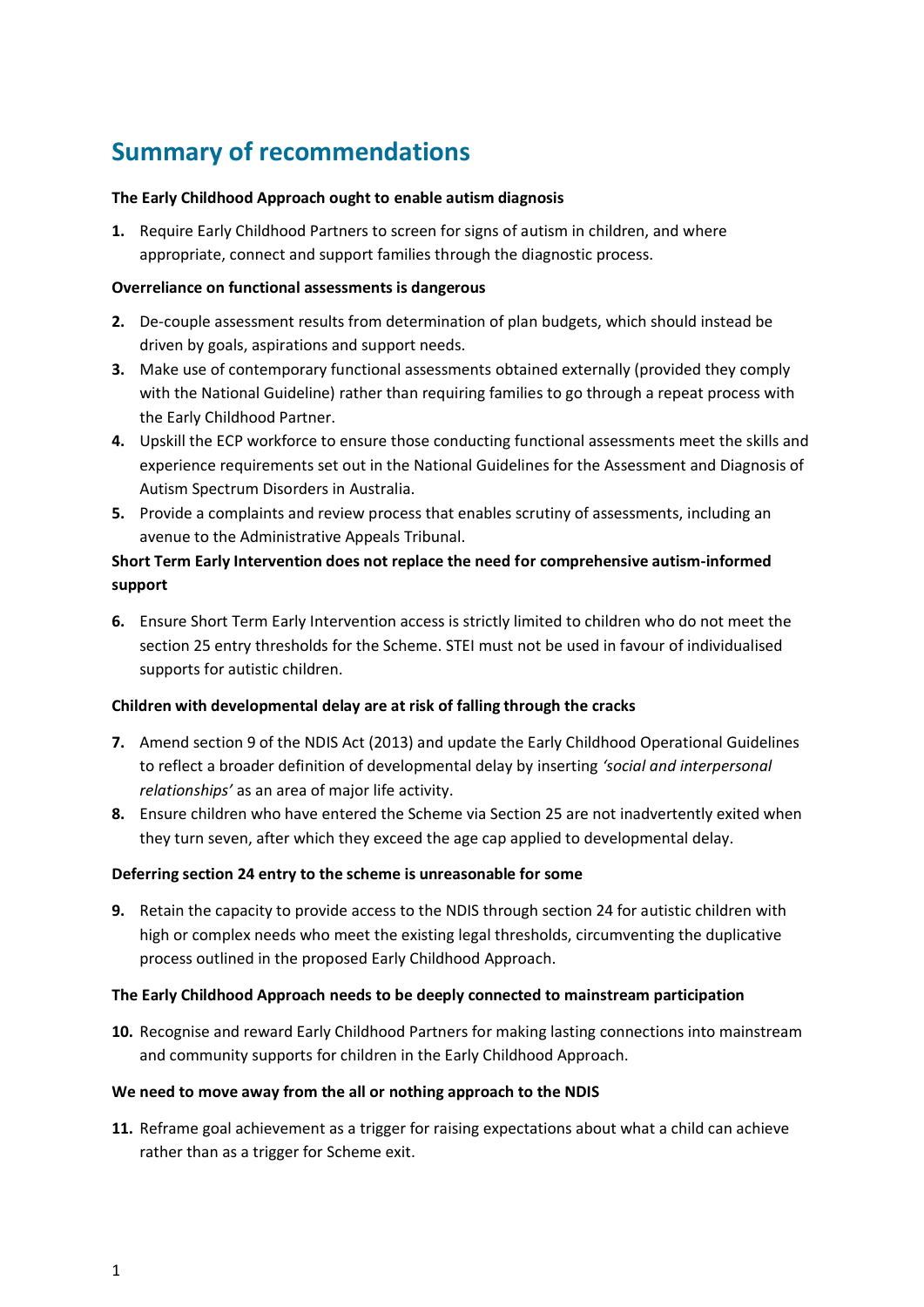**12.** Introduce a "plan for all" so that all children in the Early Childhood Approach have a plan focussed on their goals and aspirations, and connections with mainstream services and community supports. This would enable support to be dialled up or down as life circumstances and support needs change.

#### **Early Childhood Partners must be equipped to deliver on their enhanced role**

- **13.** Develop a distinct Early Childhood Workforce Plan to train, recruit, retain and develop early childhood workers. Target diverse communities that reflect the demographics and circumstances of families in the Scheme.
- **14.** Explore opportunities to pair metropolitan and remote Early Childhood Partners to build capacity and capabilities.
- **15.** Build and maintain the autism proficiency of planners and delegates working in the Early Childhood Approach. This should be embedded in the contractual requirements of Early Childhood Partners and measured through regular surveys of participants and stakeholders.

#### **Safeguards are needed for guidance on 'best practice'**

**16.** Strengthen the proposed Operational Guidelines on Best Practice by:

- Appointing an independent autism research organisation as the custodian of best practice evidence for autism.
- Engaging autistic people and the broader autism community in their development and updates.
- Emphasising the importance of parental input when determining reasonable and necessary supports.
- **17.** Ensure determinations about reasonable and necessary supports for autism early interventions are reviewable decisions.

#### **Quality of providers is critical**

- **18.** Require all providers of early childhood supports to register with the NDIS Quality and Safeguards Commission.
- **19.** Support smaller organisations and sole providers to achieve registration, subject to meeting quality requirements.

#### **Providing supports in rural and remote Australia needs innovative responses**

**20.** Trial innovative funding models that facilitate service delivery into remote and regional communities.

#### **Value and build on peer support networks**

**21.** Leverage and strengthen capacity in existing peer networks and informal support structures, rather than duplicating work currently undertaken by local organisations.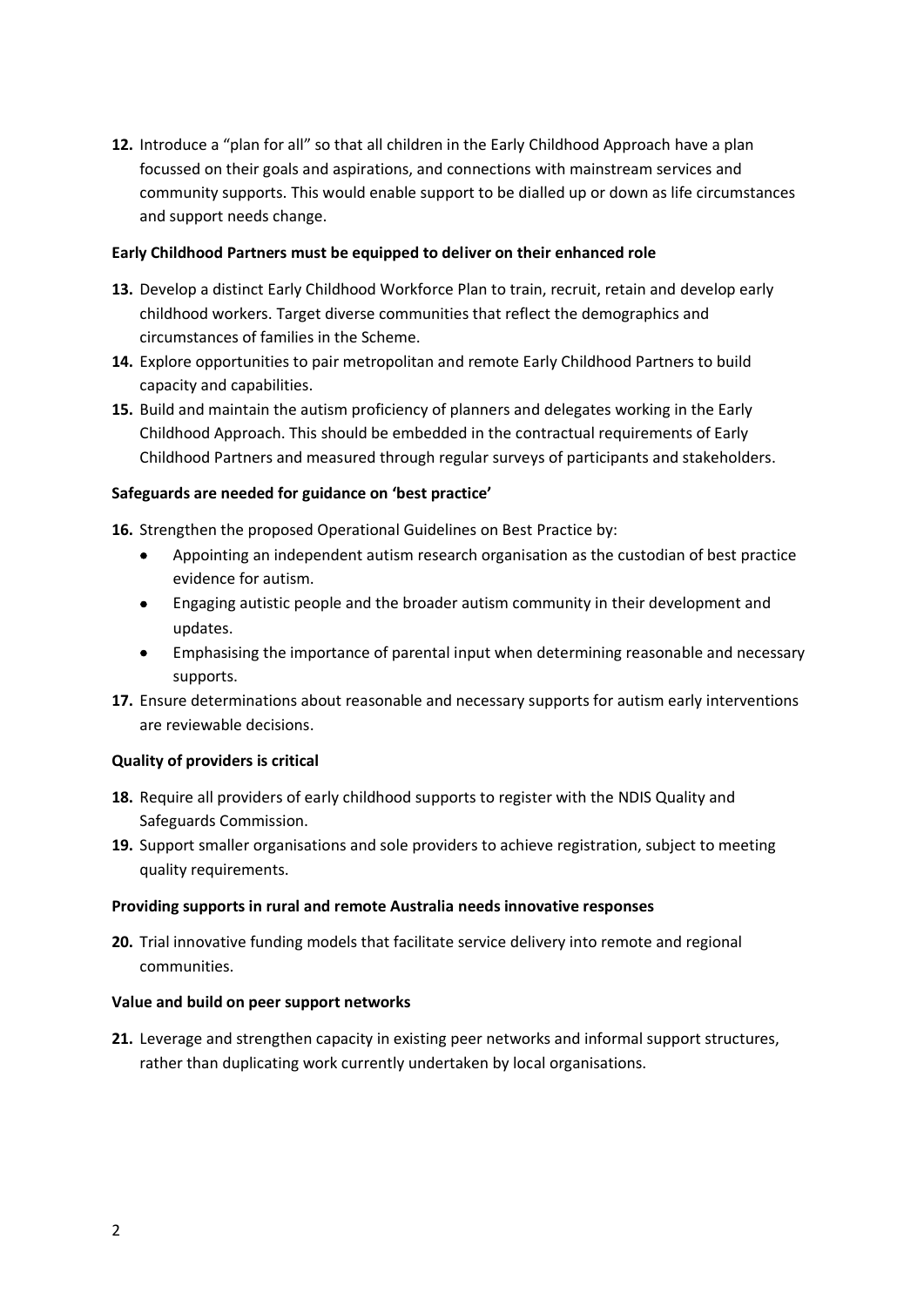# **Overview**

The Alliance welcomes the opportunity to provide a submission to the National Disability Insurance Agency's (NDIA) consultation on its proposed changes to the Early Childhood Approach and acknowledges the background work that has been undertaken to date.

The scope of reforms proposed for the Early Childhood Approach are substantial. We are mindful that details of significant parts of this proposal – including what constitutes reasonable and necessary supports for autistic children, the interpretation of developmental delay, and the design and role of functional assessments for young children – are yet to be released. The Alliance will be better placed to engage with our community and provide a considered and comprehensive response once all aspects of the reforms are revealed.

Based on the information released to date, the Alliance believes there are some positive proposals, some concerning proposals, and some that could have unintended consequences.

#### **There are some positive reform directions:**

Upskilling of the Early Childhood delegate and planner workforce is a must, and we call for a focus on building autism proficiency as part of this. The Alliance welcomes the provision of evidenceinformed advice about support options; and enhanced provider quality safeguards.

#### **Some proposals are concerning:**

Introduction of functional assessments, and the disproportionate role it appears they will play in determining access and plan budgets, risks a raft of negative consequences.

Ambitions to increase the proportion of children exiting the NDIS need to be tempered with the reality that autism is a lifelong condition. The functional capacity and support needs of an autistic person will vary through major life course transitions which tend to be periods requiring elevated support for autistic people. We need to move away from the current all or nothing approach to NDIS assistance. Options to stay connected to the Scheme, and to dial support up and down as and when needed, ought to be explored.

The NDIA's language of being "exited to the mainstream" situates the Scheme as being something separate or other, whereas the Scheme needs to be intrinsically connected to mainstream life. Strengthening interfaces between the NDIS and mainstream and community services for people with disability, whether they receive an individual funding package or not, is fundamental.

#### **Other proposals could be positive, but may have unintended consequences**:

We support extending the Early Childhood Approach to age nine, however point to the need to reconcile this with current developmental delay provisions, which cease when a child turns seven. It is critical that children with developmental delay do not lose access to the Scheme simply because they age out of the developmental delay caps.

Strengthening the Short Term Early Intervention (STEI) offering and making it available to more children is a positive, so long as it does not serve to delay autistic children being granted access to the Scheme. Life outcomes for autistic children will be improved by receiving an adequate individual funding package to purchase autism specific supports at the earliest opportunity.

Deferring entry via section 24 until age eight for autistic children with severe and complex disability could create unnecessary administrative hoops for families to jump through, delaying access to long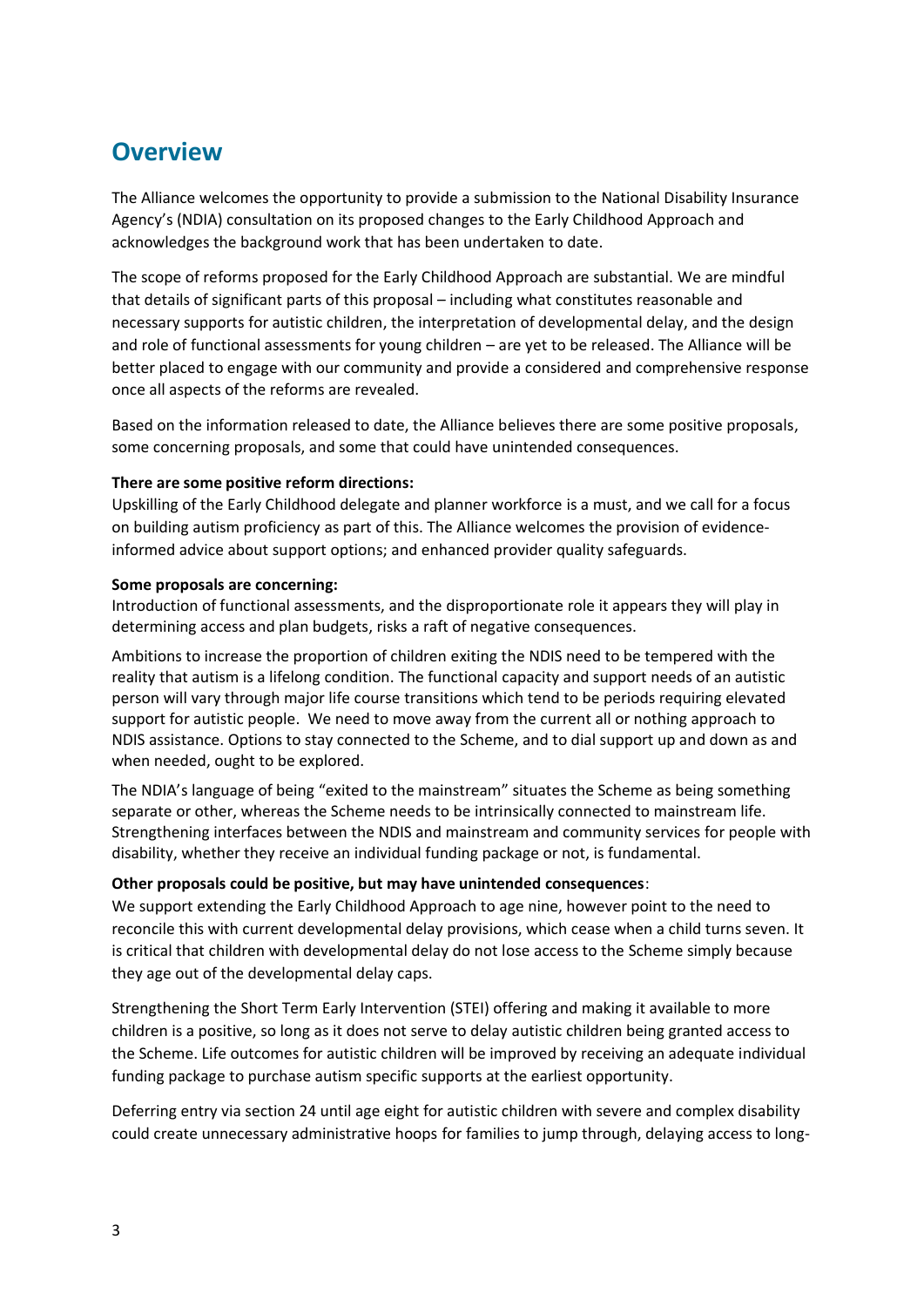term focused supports and forcing them to undergo repeated and unnecessary assessments and access processes.

In summary, we believe a reformed Early Childhood Approach ought to:

- Provide children and their families with immediate access to supports
- Help detect the signs of autism in children and assist families to access diagnosis
- Enable autistic children to have smooth and rapid entry into the Scheme
- Connect families with effective autism supports, informed by the emerging evidence base
- Increase and support participation of autistic children and their families in mainstream life including early education and school
- Enable families to progressively lift their goals and aspirations for their autistic child.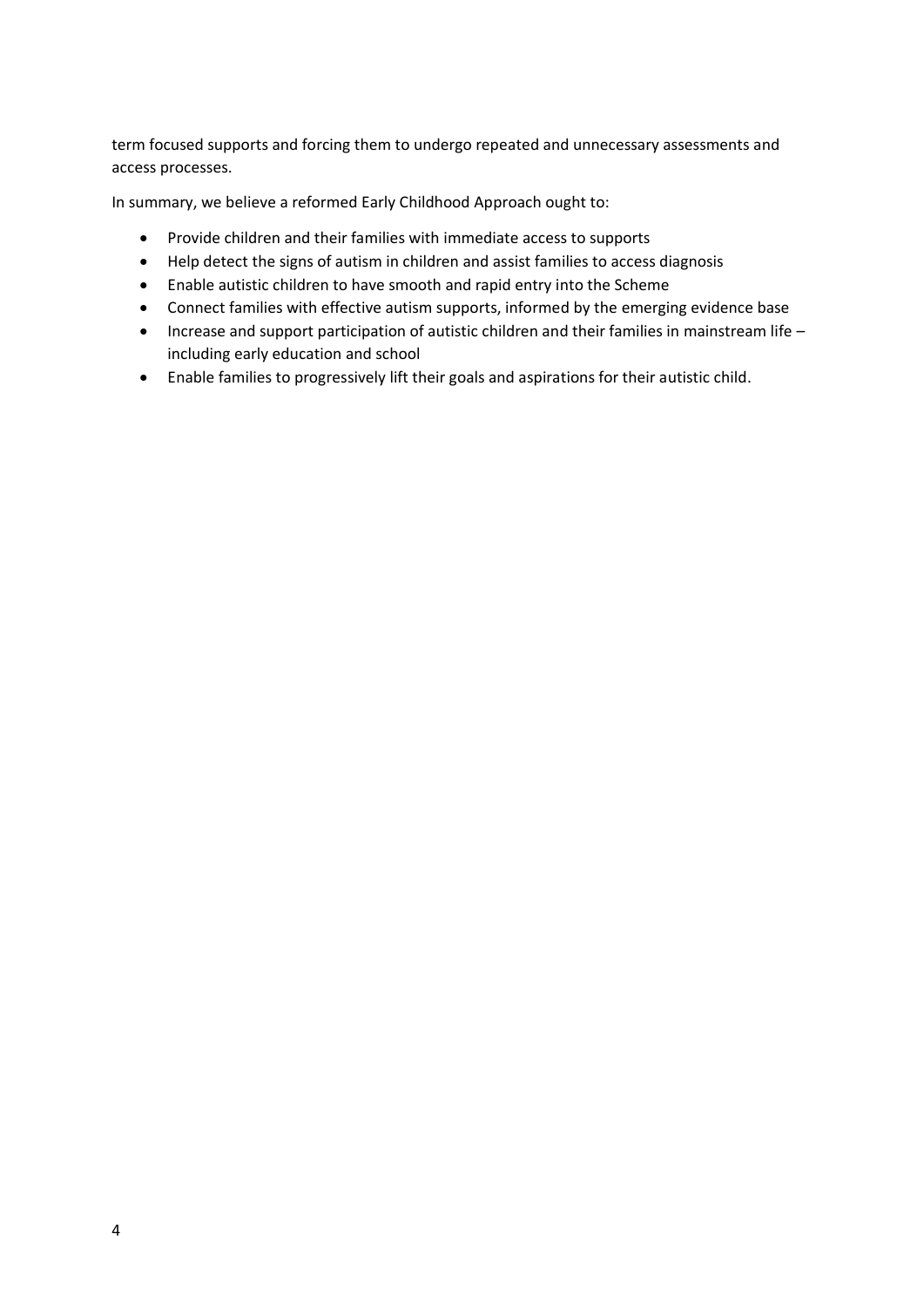# **Feedback on the Proposed Reforms**

# **Autism diagnosis needs to be enabled via the Early Childhood Approach**

While the proposed entry pathway into the Early Childhood Approach is not based on a disability diagnosis, the Alliance submits that an autism diagnosis remains a key factor in determining the level, intensity and goals of specific early interventions for autistic children.

Early autism diagnoses enable children to access capacity building supports at a life stage where meaningful improvements to their functional capacity can be achieved. Research undertaken by the Olga Tennison Autism Research Centre (OTARC) has found that Australian children who are diagnosed with autism before the age of two are three times less likely to receive a secondary diagnosis of intellectual disability and 1.3 times more likely to be in a mainstream school than autistic children who are diagnosed between the ages of three and five. OTARC also found that an early autism diagnosis reduces ongoing support needed at school age by 30%.<sup>2</sup>

Early Childhood Partners (ECP) are uniquely placed to screen for and detect signs of autism in the children they work with whether at initial intake; in subsequent meetings; and when performing assessments or delivering supports. Where such warning signs are present, ECPs should have an explicit role in connecting and supporting families with the diagnosis process.

We acknowledge that the health system (and by extension, the States and Territories) retain the lion's share of responsibility for diagnostic services, however the proposed structure of the Early Childhood Approach offers a rare opportunity to support families to engage with mainstream health supports, while also providing appropriate early intervention and NDIS supports concurrently.

For this opportunity to be realised, it is essential that ECPs and their staff are highly proficient and experienced in understanding how early signs of autism can present, how to identify these symptoms, and how to support families to explore a formal diagnosis.

#### **Recommendation:**

**1. Require Early Childhood Partners to screen for signs of autism in children, and where appropriate, connect and support families through the diagnostic process.**

# **Overreliance on functional assessments is dangerous**

The Alliance holds significant concerns about expanding the role of functional assessments in the Early Childhood Approach. While details of design for the Early Childhood Approach are still unclear, it appears functional assessments will be of huge consequence and form the dominant input into access decisions and plan budgets. This is dangerous and risks undermining the spirit and intent of the NDIS.

#### **Results of the assessments may be unreliable, but have huge consequence**

Access to STEI and the Scheme will be contingent on a well-administered functional assessment that

<sup>2</sup> Clark, M. L., Barbaro, J., & Dissanayake, C. (2017). Continuity and Change in Cognition and Autism Severity from Toddlerhood to School Age. *Journal of Autism and Developmental Disorders, 47*, 328-339. doi: 10.1007/s10803-016-2954-7; Clark, M. L., Vinen, Z., Barbaro, J., & Dissanayake, C. (2018). School age outcomes of children diagnosed early and later with Autism Spectrum Disorder. *Journal of Autism and Developmental Disorders, 48*, 92-102. doi: 10.1007/s10803-017-3414-8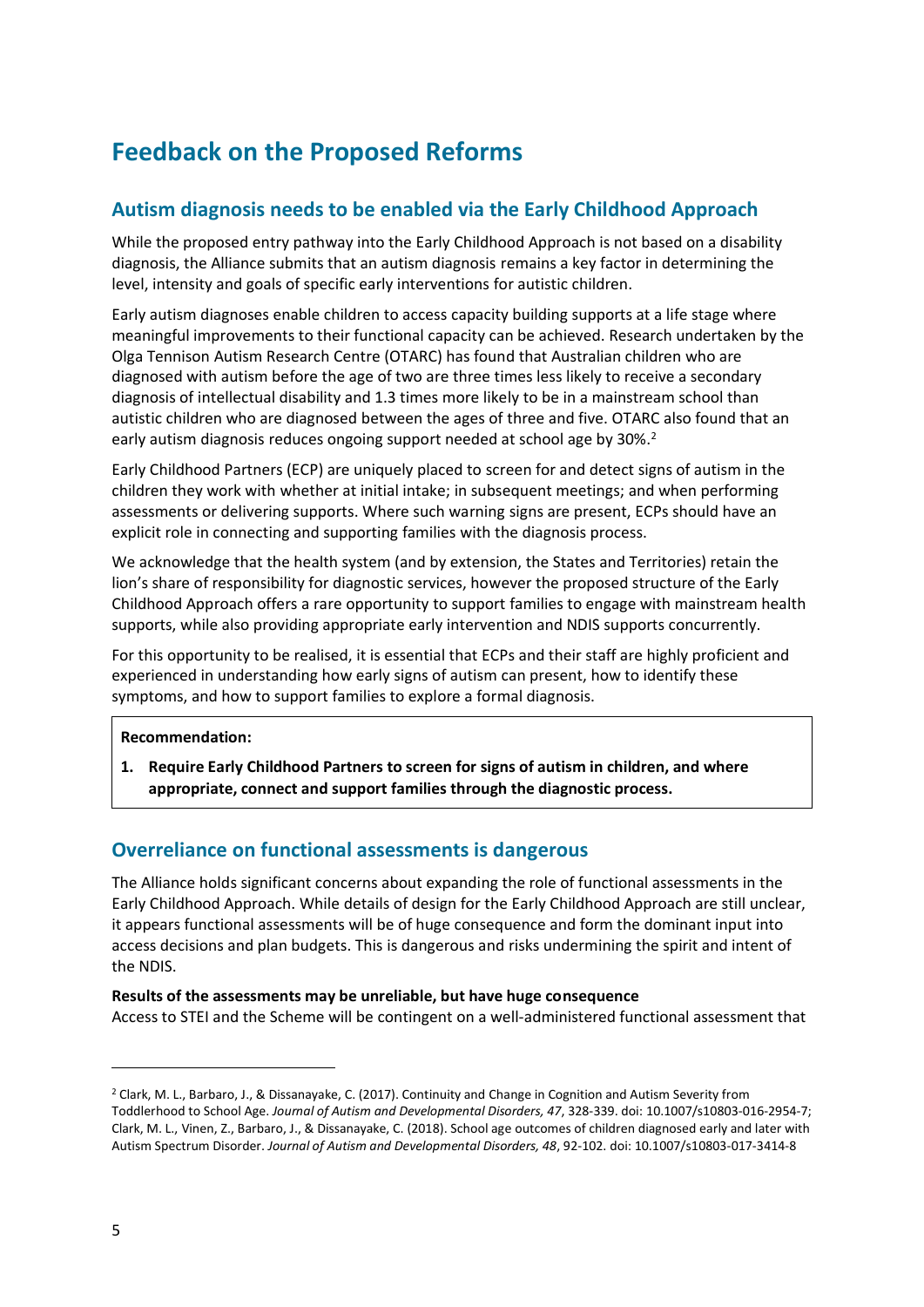accurately reflects the circumstances of the child. While acknowledging that ECPs are well placed to conduct assessments (they have ongoing relationships with the child and their family; and are already undertaking assessments, and are willing to observe children in natural settings), we are concerned that plans to attach such high consequence to these assessment is fraught. A reliable assessment is dependent on:

- A highly skilled assessor, with skills and experience in autism, who can take their time ideally across multiple sessions - to gain a nuanced and comprehensive understanding of the child.
- A family able to articulate their circumstances with a child who is willing and able to participate.

Without such conditions, assessment results will be unreliable. They will also exacerbate inequities for families with low social capital, low education, distrust of government or low English proficiency.

**Functional assessments were never intended to determine funding for disability supports** We understand that the proposed changes will elevate functional assessment results to be the primary determinant of a person's NDIS budget. Using functional assessments in this way is untested, unevaluated and unproven. In our consultations with a range of experts, we have been unable to find an international example where the proposed assessment tools have been used for the purpose of determining a disability support budget.

How the assessment results will be used to arrive at a plan budget has yet to be explained, and key components of the approach, including the algorithms underpinning the Personalised Budget Tool, have not been released.

Consistent advice from expert researchers and clinicians is that the assessment tools have been designed for screening functional capacity and that results cannot be meaningfully converted into a dollar amount that would reliably meet the goals, aspirations and needs of the person assessed.

#### **Families must have scope to challenge assessment results**

Assessments will not be reviewable by the Administrative Appeals Tribunal (AAT), effectively ruling out challenges should the process or outcome be unfair or inaccurate. This coupled with the wafer thin grounds proposed for repeating an assessment effectively removes meaningful checks and balances.

Much faith is being asked of families to trust the fairness, accuracy and conduct of assessors, without commensurate grounds for challenging when an independent assessment has been conducted poorly, or its outcome inaccurately assesses a child's functional capacity.

#### **Duplication of assessments is a waste of scare resources**

The National Guideline for the Assessment and Diagnosis of Autism Spectrum Disorders in Australia (National Guideline) stipulates that as part of the diagnostic process, a child also undergoes a comprehensive functional capacity assessment.

It appears likely that autistic children and their families will be forced to duplicate extensive, contemporary assessments that they would have undergone as part of their diagnosis, using the same tools as those proposed by the NDIA. This represents an unacceptable waste of public resources, and places an avoidable imposition on families.

An NDIS that was interfacing well with the health system would embed the use of functional assessments conducted by external clinicians that accord with the National Guideline in its design.

#### **Recommendations:**

**2. De-couple assessment results from determination of plan budgets, which should instead be driven by goals, aspirations and support needs.**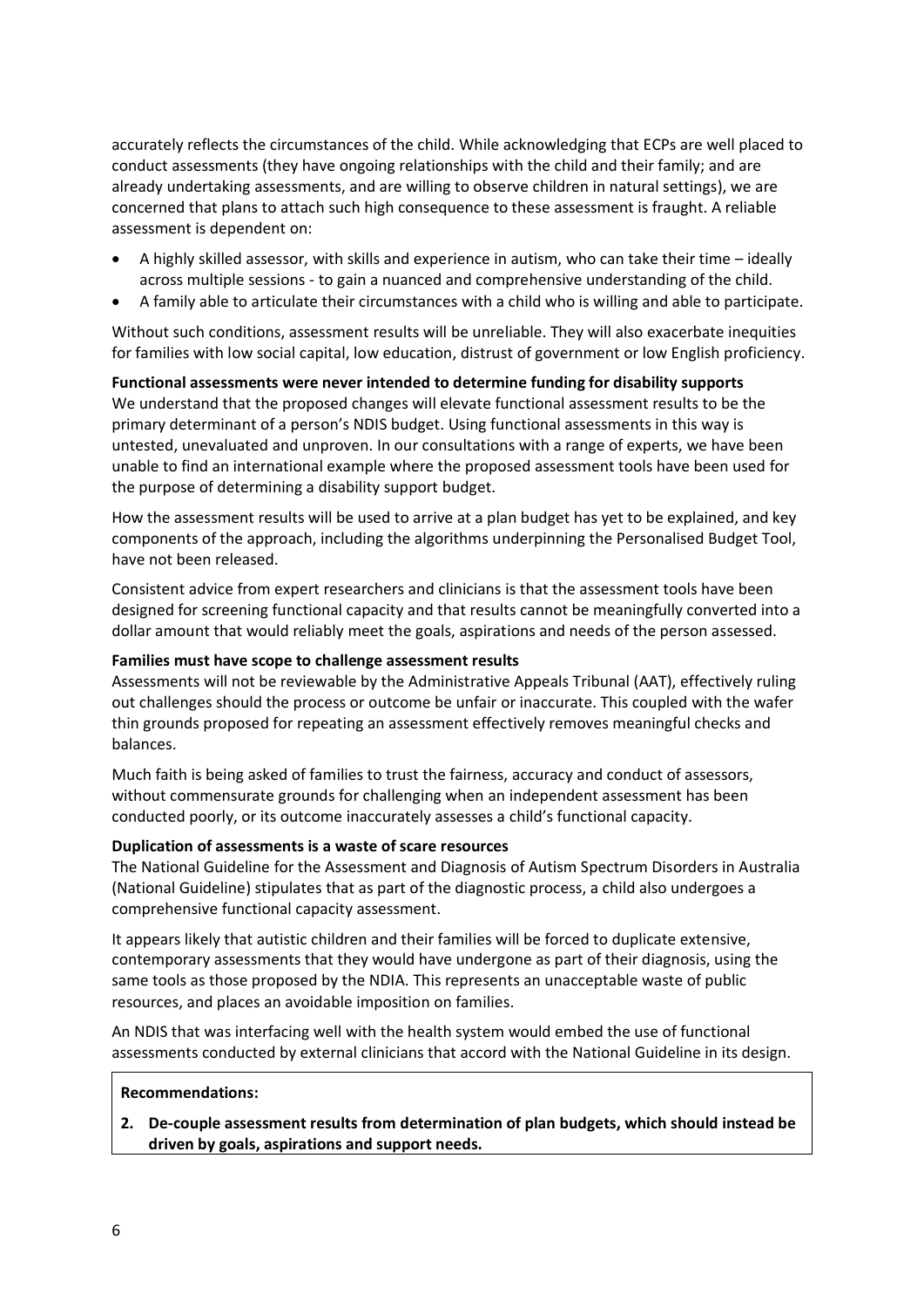- **3. Make use of contemporary functional assessments obtained externally (provided they comply with the National Guideline) rather than requiring families to go through a repeat process with the Early Childhood Partner.**
- **4. Upskill the ECP workforce to ensure those conducting functional assessments meet the skills and experience requirements set out in the National Guidelines for the Assessment and Diagnosis of Autism Spectrum Disorders in Australia.**
- **5. Provide a complaints and review process that enables scrutiny of assessments, including an avenue to the Administrative Appeals Tribunal.**

# **Short Term Early Intervention does not replace the need for comprehensive autism-informed support**

The Alliance supports the proposal to expand and make easier access to STEI for non-participants. However, we caution that STEI is not a replacement for specialised, autism-informed support.

We have heard from some in our community that being involved in STEI has served to postpone their autistic child from accessing the range and intensity of supports that evidence shows makes a significant difference to their trajectory. This is not in anyone's interest – be it the child, their family, the broader community or taxpayers. Providing autistic children with a robust individually funded disability plan at the earliest opportunity will provide the best return on investment for the NDIS in the long run.

It appears that the enhanced STEI offering is only available for children aged up to six years, leaving a questionable support gap for those who do not meet the criteria for Scheme entry through section 25.

A further concern relates to how decisions will be made to stream children into STEI or into the Scheme. It appears that a functional assessment (discussed below) may be pivotal to this. Transparency on the criteria and other guidelines for these decisions is needed.

#### **Recommendations:**

**6. Ensure Short Term Early Intervention access is strictly limited to children who do not meet the section 25 entry thresholds for the Scheme. STEI must not be used in favour of individualised supports for autistic children.**

# **Children with developmental delay are at risk of falling through the cracks**

We understand that the NDIA will be publishing a separate policy paper dealing with proposed changes to the developmental delay criteria, on which we expect to provide considered feedback.

At this stage, there are two issues we want to raise.

First, **the definition of developmental delay is too narrow because it omits social and interpersonal skills**. Section 9 of the NDIS Act currently defines developmental delay as:

> *"developmental delay" means a delay in the development of a [child](http://www5.austlii.edu.au/au/legis/cth/consol_act/ndisa2013341/s9.html#child) under 6 years of age that:*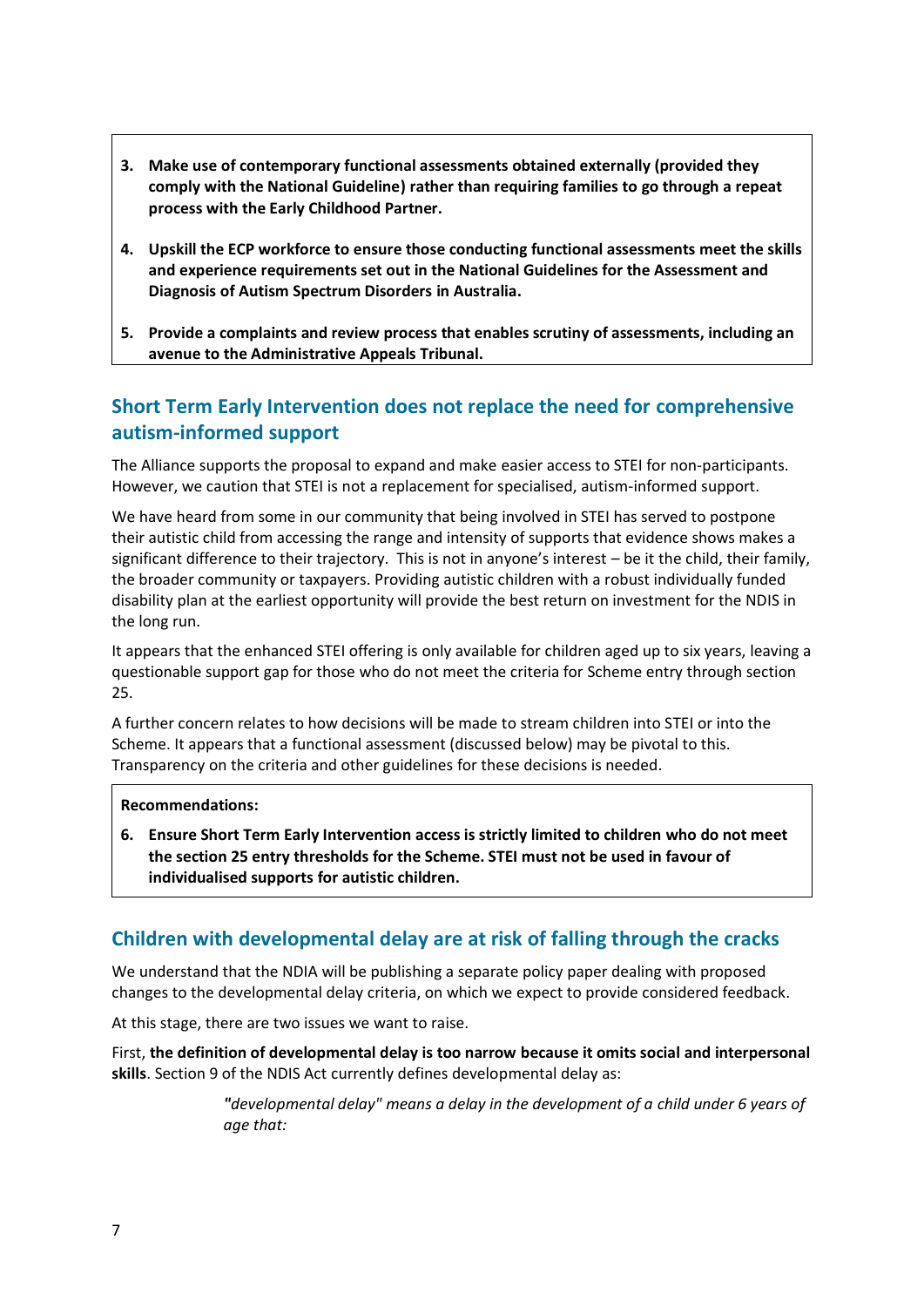*(a) is attributable to a mental or physical impairment or a combination of mental and physical impairments; and*

 *(b) results in substantial reduction in functional capacity in one or more of the following areas of major life activity:*

- *(i) self-care;*
- *(ii) receptive and expressive language;*
- *(iii) cognitive development;*
- *(iv) motor development; and*

 *(c) results in the need for a combination and sequence of special interdisciplinary or generic care, treatment or other services that are of extended duration and are individually [planned](http://www5.austlii.edu.au/au/legis/cth/consol_act/ndisa2013341/s9.html#plan) and coordinated.*

Challenges associated with developing and maintaining social and interpersonal relationships are common among autistic children. We know that there will be a significant proportion of children whose initial diagnosis of developmental delay will subsequently change to an autism diagnosis, once a thorough assessment is completed.

With access to the Scheme being focused on a child's functional capacity, there is a risk that the impairment of children with delay in the domain of social and interpersonal relationships will not be adequately reflected in their assessment results.

To address this risk, the definition of developmental delay needs to be broadened to include social and interpersonal relationships in the list of major life activities. The World Health Organisation's International Classification of Functioning, Disability and Health<sup>3</sup> offers a useful foundation from which to base a nuanced definition of social and interpersonal relationships, which would be appropriate to adapt and include in the NDIS Act's definition of developmental delay.

#### Second, **children with developmental delay may be inadvertently tipped out of the Scheme when they turn seven.**

The proposed Early Childhood Approach includes a number of inconsistencies where its coverage relates specifically to a child's age, not their functional capacity.

We are concerned that children who have been screened for developmental delay and who exhibit functional capacity challenges that warrant access to either the STEI offering or the NDIS through section 25 will have their access eligibility revoked based on their age.

The development delay criteria applies only to children up to six years and 364 days old. Over half of the new ECEI participants in 2019-20 entered the NDIS with a developmental delay diagnosis, and would face an uncertain future with plans to stretch the Early Childhood Approach to age nine.

We also note that children from vulnerable circumstances with developmental delays often do not have these identified until they start school. They are at risk of being too old to access supports that current cease at age six, leaving them exposed to the risk of long-term deficits that could have been addressed.

#### **Recommendations:**

<sup>3</sup> *International Classification of Functioning, Disability, and Health. ICF. Geneva, World Health Organization, 2001.*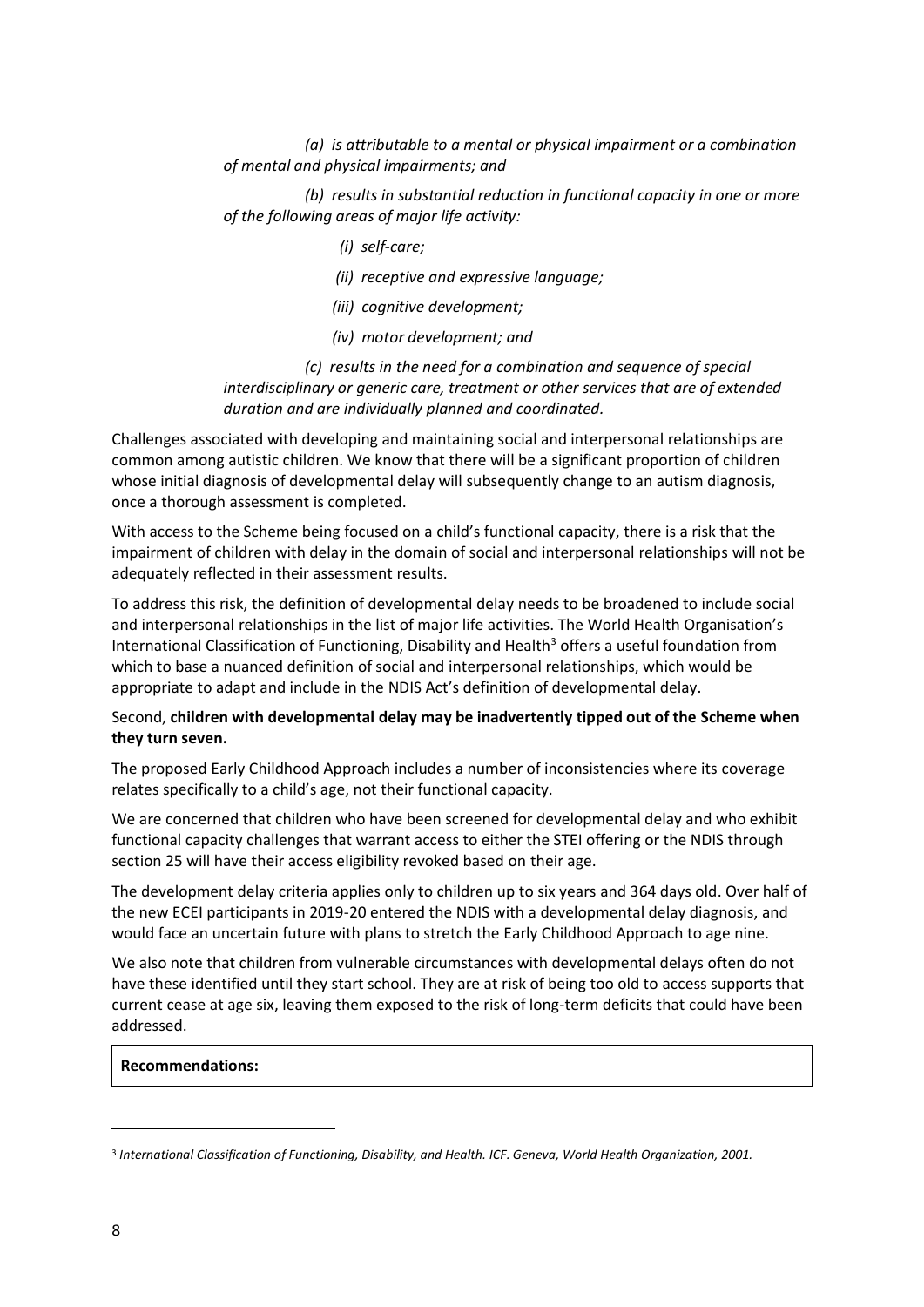- **7. Amend section 9 of the NDIS Act (2013) and update the Early Childhood Operational Guidelines to reflect a broader definition of developmental delay by inserting** *'social and interpersonal relationships'* **as an area of major life activity.**
- **8. Ensure children who have entered the Scheme via Section 25 are not inadvertently exited when they turn seven, after which they exceed the age cap applied to developmental delay.**

# **Deferring section 24 entry to the scheme is unreasonable for some**

Proposed reforms will see children under nine almost exclusively entering the chemSe through the Early Intervention pathway under section 25 of the NDIA Act. We note that around 65% of autistic children currently enter the Scheme via section 25, and around 35% via section 24.

The NDIA has acknowledged that for children with profound or severely complex disabilities, an 'empathic' option of earlier entry to the scheme via section 24 – the Disability Pathway for those likely to need lifetime support from the NDIS – may be available.

We acknowledge that both sections 24 and 25 give participants access to an individual funding package that can be directed to autism supports. However, we are concerned that families with autistic children with high or complex needs, all of whom clearly meet the threshold of a lifelong disability, will be made to unnecessarily jump through hoops. The resulting stress, the lack of certainty about ongoing support, and need for repeat assessments for scheme entry via different pathways should be avoided.

#### **Recommendations:**

**9. Retain the capacity to provide access to the NDIS through section 24 for autistic children with high or complex needs who meet the existing legal thresholds, circumventing the duplicative process outlined in the proposed Early Childhood Approach.**

# **The Early Childhood Approach needs to be deeply connected to mainstream participation**

The language in the NDIA's consultation papers (e.g. 'exiting to mainstream') speaks volumes about the low ambitions for achieving a Scheme that enables people with disability to be truly and fully integrated in mainstream life. There is so far to go to achieve a seamless articulation between mainstream and community services, and NDIS supports.

The Scheme needs to match the autism community's aspirations for an ordinary life with the opportunity and supports to do so. There are endless examples of people with disability – regardless of whether they are NDIS participants – who find themselves excluded and marginalised from mainstream life.

The Early Childhood Approach reform proposals should place a greater emphasis on achieving a cohesive early childhood approach with NDIS supports working hand in glove with mainstream supports to ensure all children develop to the best of their capacity. Close engagement with mainstream settings – playgroups; early childhood education and care; pre-school; mainstream school; sports and community activities, health and mental health care are key to supporting children with disability, and in many cases will reduce the need for specialised disability supports.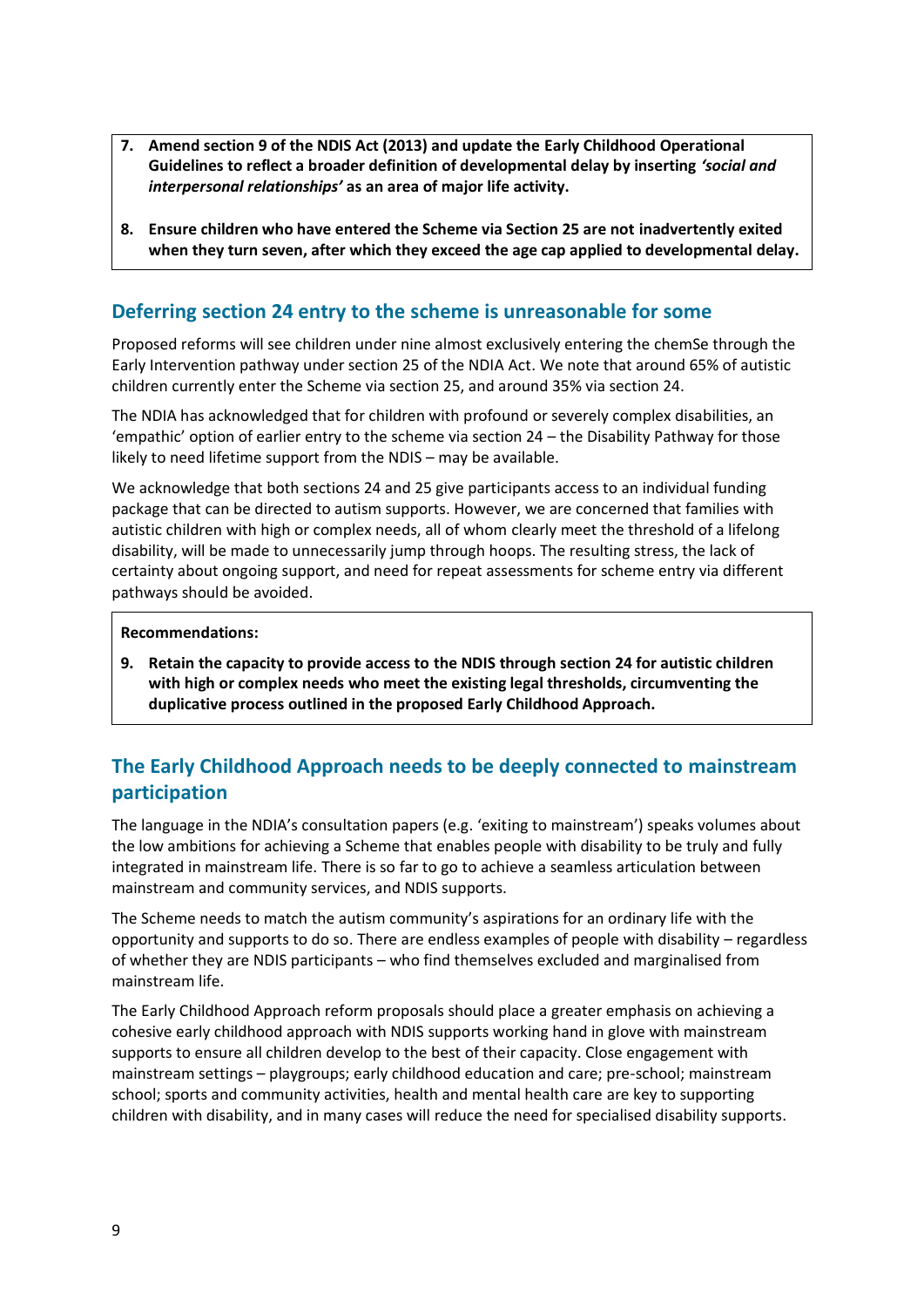The emphasis must remain on building these connections and move away from the narrative of "exiting children" onto mainstream supports.

While we appreciate that the NDIA and the Australian Government cannot alone deliver on this vision, Early Childhood Partners need to be equipped and have the right incentives to play their part in advancing this including through performance measures in ECP contracts for enduring connections made with mainstream and community services.

**Recommendations:**

**10. Recognise and reward Early Childhood Partners for making lasting connections into mainstream and community supports for children in the Early Childhood Approach.**

# **We need to move away from the all or nothing approach to the NDIS**

We agree that it is important to mark and acknowledge when a child and family achieve their goals and outcomes. However, we disagree with the proposition that achievement of goals should be a trigger for transitioning out of the Scheme. Rather, achievement of a participant's goals should be a trigger to work with families about what new goals might be set. Our view is that both the NDIA and families should enter this process with an optimistic view of the capacity of the child to progressively attain higher goals.

Ambitions to increase the proportion of children exiting the NDIS seem to be blind to the reality that autism is a lifelong condition. The functional capacity and support needs of an autistic person will vary through key transitions and with the changing circumstances of life. We need to move away from the current all or nothing approach to NDIS assistance. Options to stay connected to the scheme, and to dial support up and down as and when needed ought to be explored.

We support the concept (developed by the Brotherhood of St Laurence) of a 'plan for all' in the Early Childhood Approach, whether or not the child attracts individual funded supports. It would mean families still articulate goals and aspirations, are assisted to access community, mainstream and informal supports, and have a foot in door for individually funded support should they need them from time to time. This would avoid dropping off the cliff for those who might otherwise be "exited" or "graduated" off the Scheme. Families could of choose to exercise their choice and control to opt out of the Scheme, but should be confident that the safety net remains, should their child need it in the future.

#### **Recommendations:**

- **11. Reframe goal achievement as a trigger for raising expectations about what a child can achieve rather than as a trigger for Scheme exit.**
- **12. Introduce a "plan for all" so that all children in the Early Childhood Approach have a plan focussed on their goals and aspirations, and connections with mainstream services and community supports. This would enable support to be dialled up or down as life circumstances and support needs change.**

# **Early Childhood Partners must be equipped to deliver on their enhanced role**

The role of Early Childhood Partners is proposed to expand considerably. Key functions will include: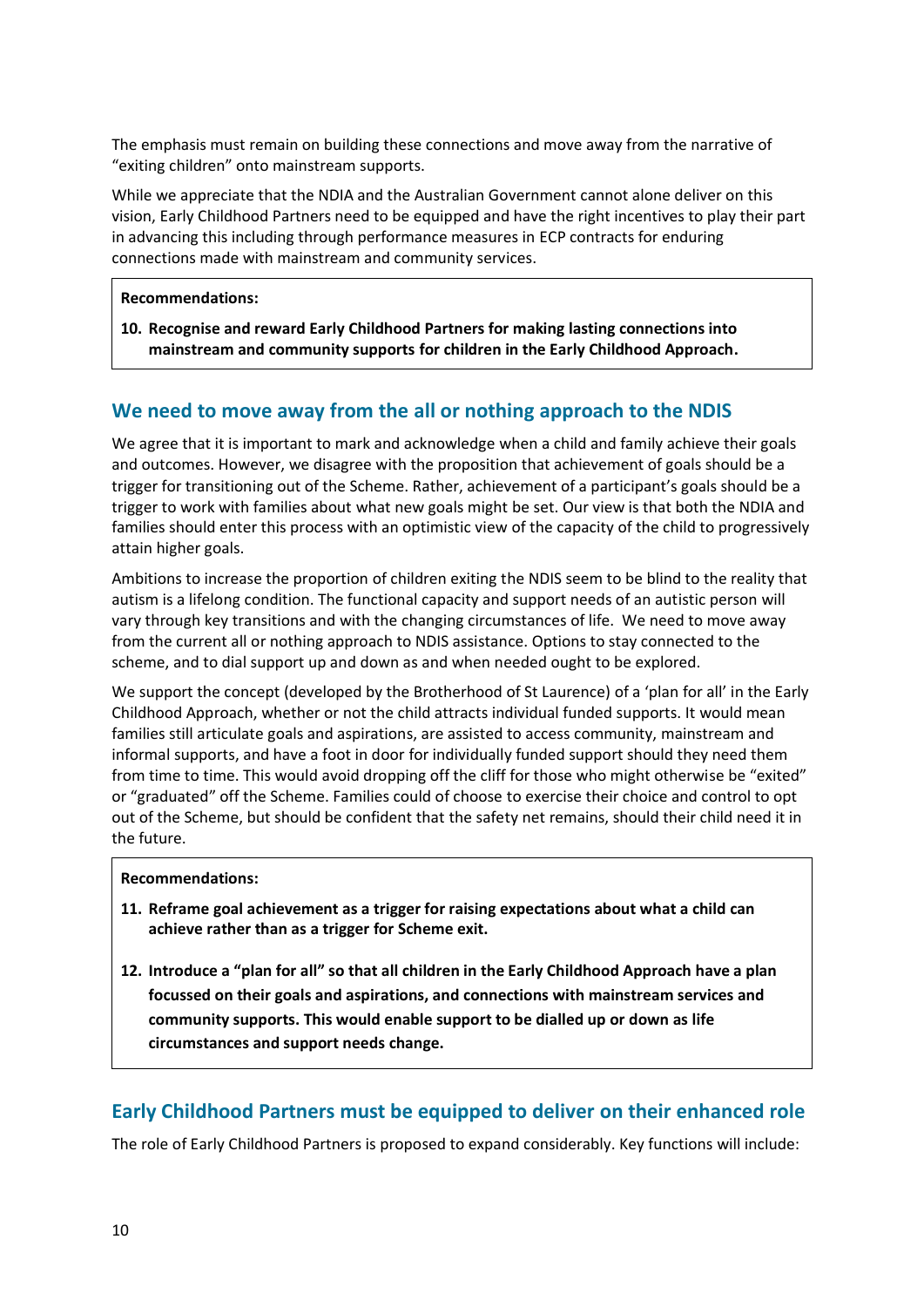- Providing initial supports to children and families
- Conducting functional assessments
- Delivering Short Term Early Intervention supports for 'non-participants'
- Supporting the access process to the Scheme
- Advising families about local providers who represent best-practice and supports that are evidence-informed
- Supporting the creation of individual plans and assisting families to implement their children's plans
- Building connections with mainstream and community supports
- Building disability inclusion in their regions.

There are many benefits in devolving such responsibilities to community organisations with local expertise and connections. However, they need to be equipped to deliver.

The Alliance has concerns about the current readiness of the early childhood workforce to successfully deliver on the vision of their expanded role. A consistent concern among our partners and community is the high turnover of ECP staff and the lack of depth in the workforce, captured in the following quote:

*My main concern and disappointment is with the constant shuffling of staff, which disrupts the continuity of care/information dissemination and relationships. As an autistic person myself, I find dealing with new people, with bureaucracy/paperwork/form filling/questions (feel like interrogations) draining and difficult and it takes me a long time to build up trust in that relationship. We have been with the NDIS 4 years and have had three people in that planning role so far. Next year we will also get someone new as our son will have aged out of the ECEI pathway. I am dreading it. It is exhausting to have to go through his history all over again."* (Respondent, Australian Autism Alliance Autism Community Survey 2020)

We support the creation of a distinct early childhood planner and delegate workforce. But ensuring such a workforce is available at scale, and is not dependent on luring workers from the disability or adjacent sectors cannot happen overnight. The NDIA's *NDIS National Workforce Plan* needs to include a specific strategy for training, recruitment, retention and development of an early childhood workforce. There is significant opportunity to recruit a diverse workforce that reflects the demographics and circumstances of families in the Early Childhood Approach, including staff with lived or family experience of autism.

The very high representation of autistic children in the Early Childhood Approach necessarily demands a workforce that is proficient and experienced in supporting autistic children and their families. Building and maintaining autism proficiency ought to be considered a permanent and ongoing professional development commitment, with staff remaining informed of changing evidence and best-practice, both generally and in local contexts. This could form part of the contractual conditions of ECPs, with performance monitored through regular participant and stakeholder surveys.

The absence of Early Childhood Partners in some remote areas entrenches disadvantage and requires urgent attention. Opportunities for collaboration between metropolitan and remote ECP should be explored, including avenues for virtual assistance and support.

#### **Recommendations:**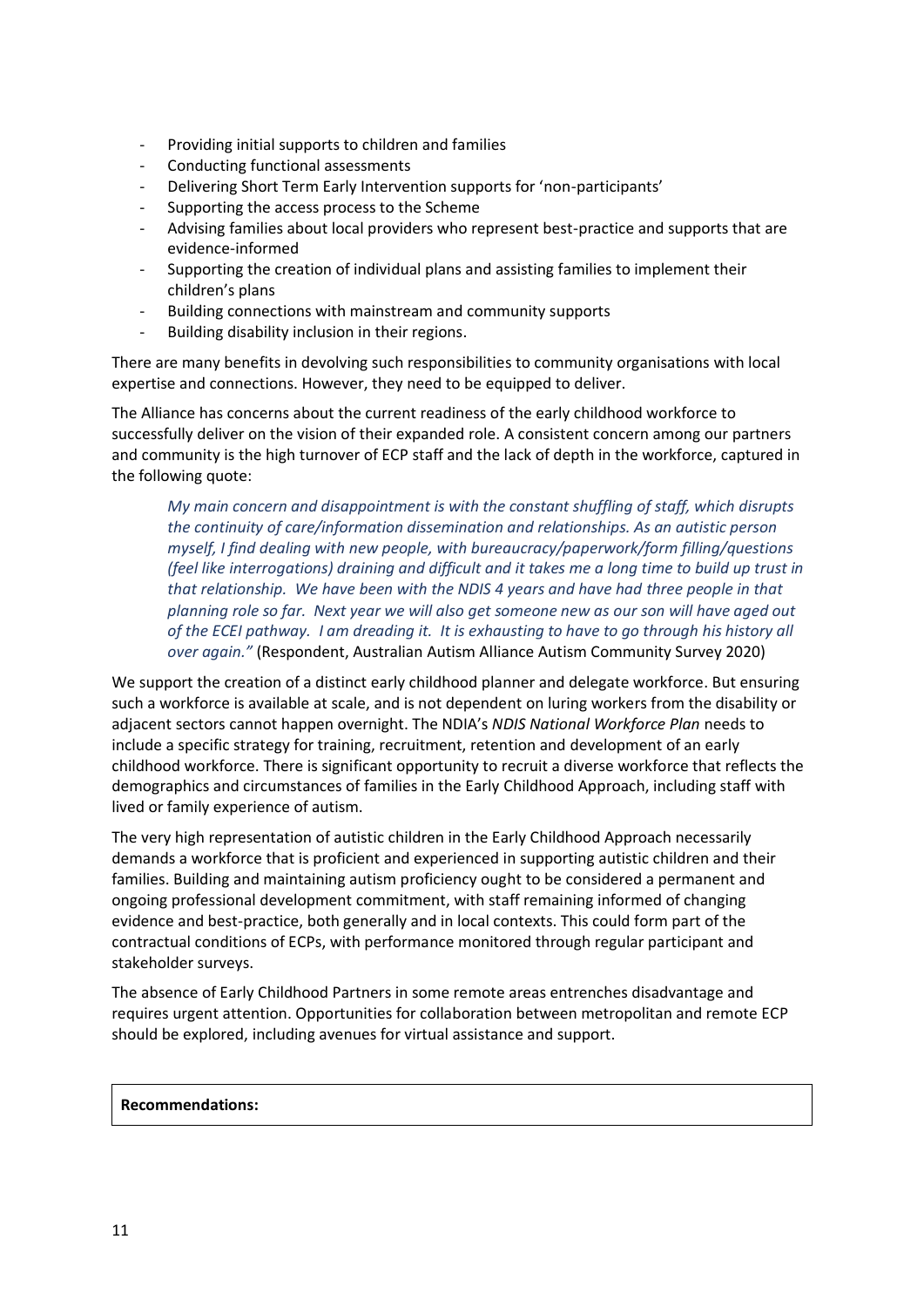- **13. Develop a distinct Early Childhood Workforce Plan to train, recruit, retain and progress early childhood workers. Target diverse communities that reflect the demographics and circumstances of families in the Scheme.**
- **14. Explore opportunities to pair metropolitan and remote Early Childhood Partners to build capacity and capabilities.**
- **15. Build and maintain the autism proficiency of planners and delegates working in the Early Childhood Approach. This should be embedded in the contractual requirements of Early Childhood Partners and measured through regular surveys of participants and stakeholders**

# **Safeguards are needed for guidance on 'best practice'**

Building the capacity of families to understand what constitutes 'best practice' and which providers are best placed to offer supports that align with their child's needs and the family's values is critical. Access to such independent and valuable advice will be welcomed by many families.

We support the development of a clear decision-making framework to guide how best practice is determined, subject to the following caveats:

- First, families' needs and understanding of their child's needs must be heard and accorded sufficient weight.
- Second, when developing new Early Childhood-specific Operational Guidelines, the NDIA seeks detailed input from the autism community.
- Third, an independent and credible autism research organisation acts as the custodian of what constitutes 'best practice evidence' for autism interventions. This would ensure the Guidelines reflect the rapidly emerging evidence base on autism supports while also managing concerns about the potential for a conflict of interest if the Scheme funder is also determining 'best practice evidence.'

The Autism CRC's review of autism early interventions<sup>4</sup> offers the foundations from which to base a robust national early intervention guideline, which would need to be buttressed by clinical wisdom the lived experience of autistic people and their families'.

We note the likely role of ECPs in guiding decision making on what constitutes a reasonable and necessary support for autistic participants. While our specific feedback on this recommendation will be reserved for the related consultation, we want to emphasise that empowering ECPs to rule on the complex and sometimes contested evidence base on early interventions for autism is fraught with risk. It is essential that parents and service providers have scope to question the rationale of decisions made by ECPs in this regard, and to ensure ECPs can explain and justify their decision making in a transparent and public manner.

<sup>4</sup> Whitehouse, A., Varcin, K., Waddington, H., Sulek, R., Bent, C., Ashburner, J., Eapen, V., Goodall, E., Hudry, K., Roberts, J., Silove, N., Trembath, D. Interventions for children on the autism spectrum: A synthesis of research evidence. Autism CRC, Brisbane, 2020.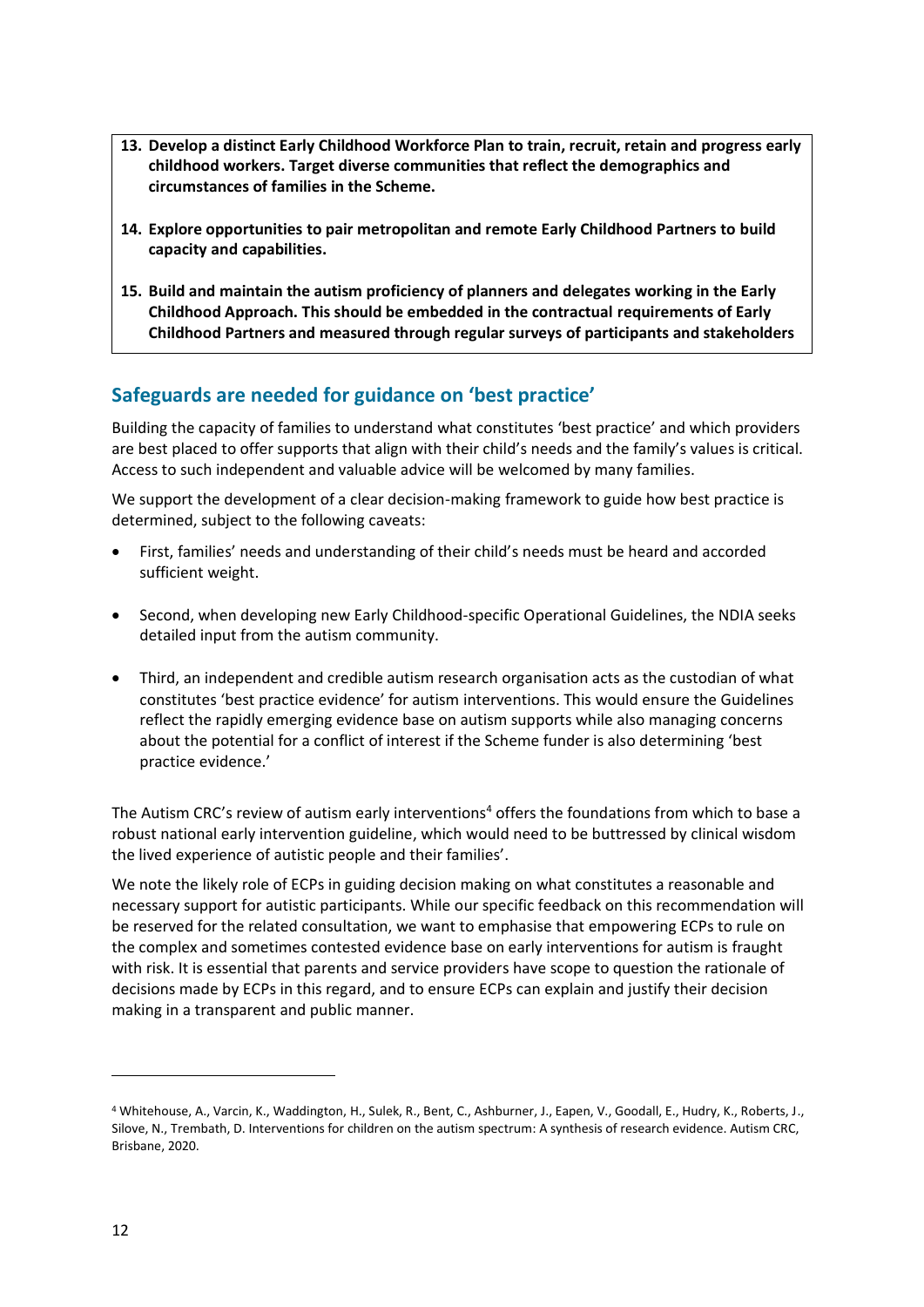**Recommendations:**

**16. Strengthen the proposed Operational Guidelines on Best Practice by:**

- **Appointing an independent autism research organisation as the custodian of best practice evidence for autism.**
- **Engaging autistic people and the broader autism community in their development and updates.**
- **Emphasising the importance of parental input when determining reasonable and necessary supports.**
- **17. Ensure determinations about reasonable and necessary supports for autism early interventions are reviewable decisions.**

# **Quality of providers is critical**

The Alliance supports the proposal to enhance provider compliance with the Practice Standards. There is a broad range of support options in the NDIS marketplace and for many families, understanding which of these provides the best value and is evidence-based can be confusing. Accordingly, we support changes that would improve the ability of families to discern between various support offerings and to make informed decisions about the support mix that is appropriate for their child. This includes providing families with confidence that all providers are offering a trustworthy and quality service.

We are cautious about implementing an industry-led 'best practice' accreditation system, noting that while accreditation itself is positive, it should be led by an independent body with regulatory oversight over NDIS providers.

We also note that for many providers, the burden of multiple and overlapping accreditation requirements is significant. When considering adjusting the regulation of the sector, it is important that the NDIA assesses the balance of regulation and ensures that the end state is an approach that is smarter and provides a level playing field, particularly for providers who have made the early commitment to register with the Quality and Safeguards Commission and adhere to the Practice Standards.

We prefer one of the stronger mechanisms proposed, namely making registration with the NDIS Commission compulsory for all providers working with young children. This would need to go hand in hand with a scheme to support smaller organisations and sole providers to achieve registration (subject to meeting quality requirements) to ensure that good providers are not lost to the NDIA.

We are mindful that many self- and plan-managed participants enjoy the freedom of choosing a provider that they feel best meets their needs, regardless of their registration status. However, the priority must be on providing families with assurance that their local NDIS providers are robust, evidence-informed and have a high-quality offering.

#### **Recommendations:**

**18. Require all providers of early childhood supports to register with the NDIS Quality and Safeguards Commission.**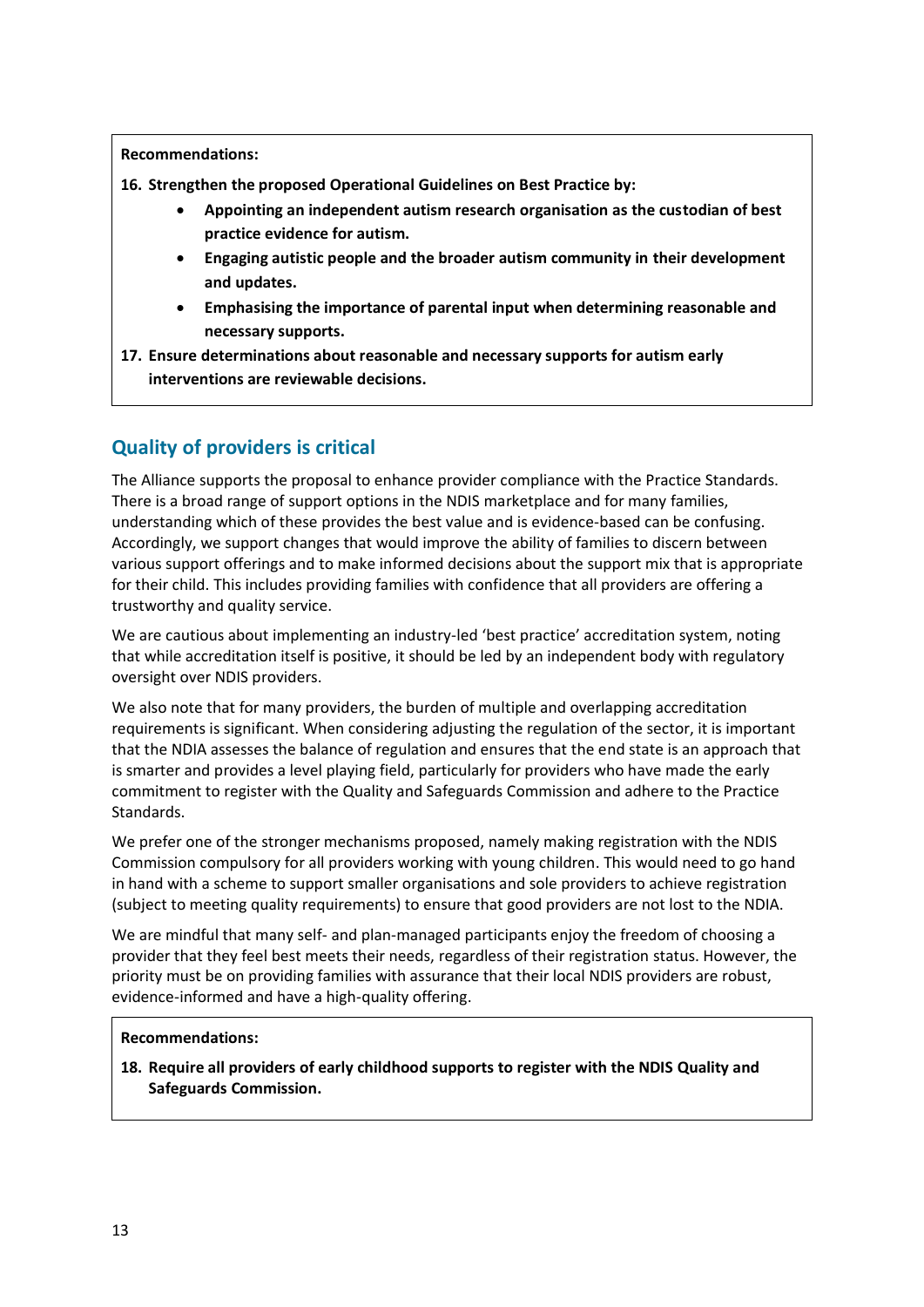#### **19. Support smaller organisations and sole providers to achieve registration, subject to meeting quality requirements.**

# **Providing supports in rural and remote Australia needs innovative responses**

Providing early intervention supports in rural and remote communities continues to be a considerable challenge. We note that thin markets across Australia prevent many participants and their families from accessing timely local supports, and that in areas of market risk (i.e. not just Modified Monash Model areas 6-7, but including areas 4-5), a scarcity of allied health providers serves to unintentionally constrain access to NDIS supports.

The NDIA's existing approach of limited market intervention has not resolved market risk in many areas. Price incentives for participants in remote and very remote areas, while valued and necessary, have not translated into widespread access improvements. Service providers that the Alliance has consulted report persistent barriers to delivering early intervention supports to families in rural areas, including restrictions to funding for travel and the difficulty of applying a funding model built on the concept of 'billable hours' in remote communities. When combined, we see significant risks to the development opportunities for children. These concerns are affirmed by parents of Scheme participants who report considerable wait times to access allied health supports in their local areas.

We believe the NDIA should consider alternatives to the existing paradigm of individualised funding in areas of identified market risk. While the Alliance does not have a firm preference for how this might be applied, examples include allowing participants and families to coordinate and 'pool' funds and incentivise providers to offer supports in rural and remote areas. Other suggestions include engaging with mainstream providers to consider introducing mixed funding models to address market risk, leveraging existing public and community providers (such as schools, early education providers, public hospitals, multipurpose services and Aboriginal and Torres Strait Islander Community Controlled Health Organisations) and supporting them to offer early intervention supports through a portion of block funding, in partnership with state and territory governments.

Regardless of the mechanism, there is an ethical imperative to explore 'non-traditional' NDIS funding mechanisms to ensure families living outside of metropolitan and regional areas can access timely and appropriate supports.

#### **Recommendation:**

**20. Trial innovative funding models that facilitate service delivery into remote and regional communities.**

# **Value and build on peer support networks**

Peer support networks play a crucial role helping families understand the NDIS and their rights and responsibilities in the context of the Scheme, and importantly, connecting families to others who have experience in raising children with disability. In this context, we believe there is value in ECPs taking a role in connecting families into existing networks.

In this light, we welcome the proposal that ECPs engage in a more active role connecting families and young children to these networks. However, we caution the risk of duplicating existing approaches. We suggest that a short stand-alone consultation piece is warranted, in which existing